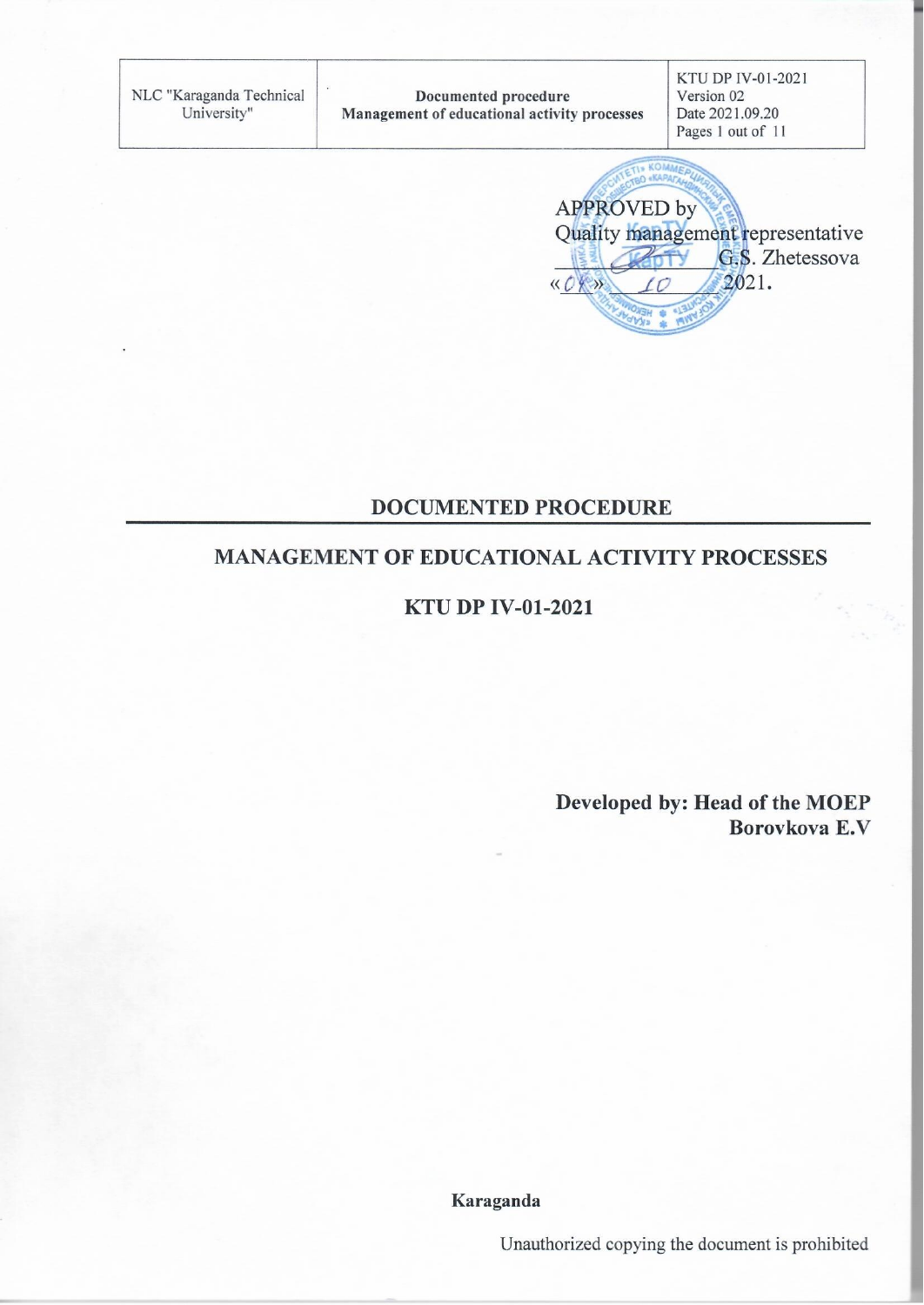## **Table of content**

|                 | Scope                                                     |    |
|-----------------|-----------------------------------------------------------|----|
|                 | 2 Regulatory references                                   |    |
| 3 <sup>7</sup>  | Terms, definitions and abbreviations                      |    |
| 4               | Responsibility and authority                              |    |
| 5 <sup>5</sup>  | Requirements for the management of educational activities |    |
| 6               | Making changes to documents                               |    |
| $7\phantom{.0}$ | Coordination and implementation                           |    |
| 8               | Replication and distribution of the document              |    |
| 9               | Storage                                                   |    |
|                 | Appendix A The process of providing educational services  | 8  |
|                 | Appendix B Coordination sheet                             | q  |
|                 | Appendix C Familiarization sheet                          | 10 |
|                 | <b>Bibliography</b>                                       |    |
|                 |                                                           |    |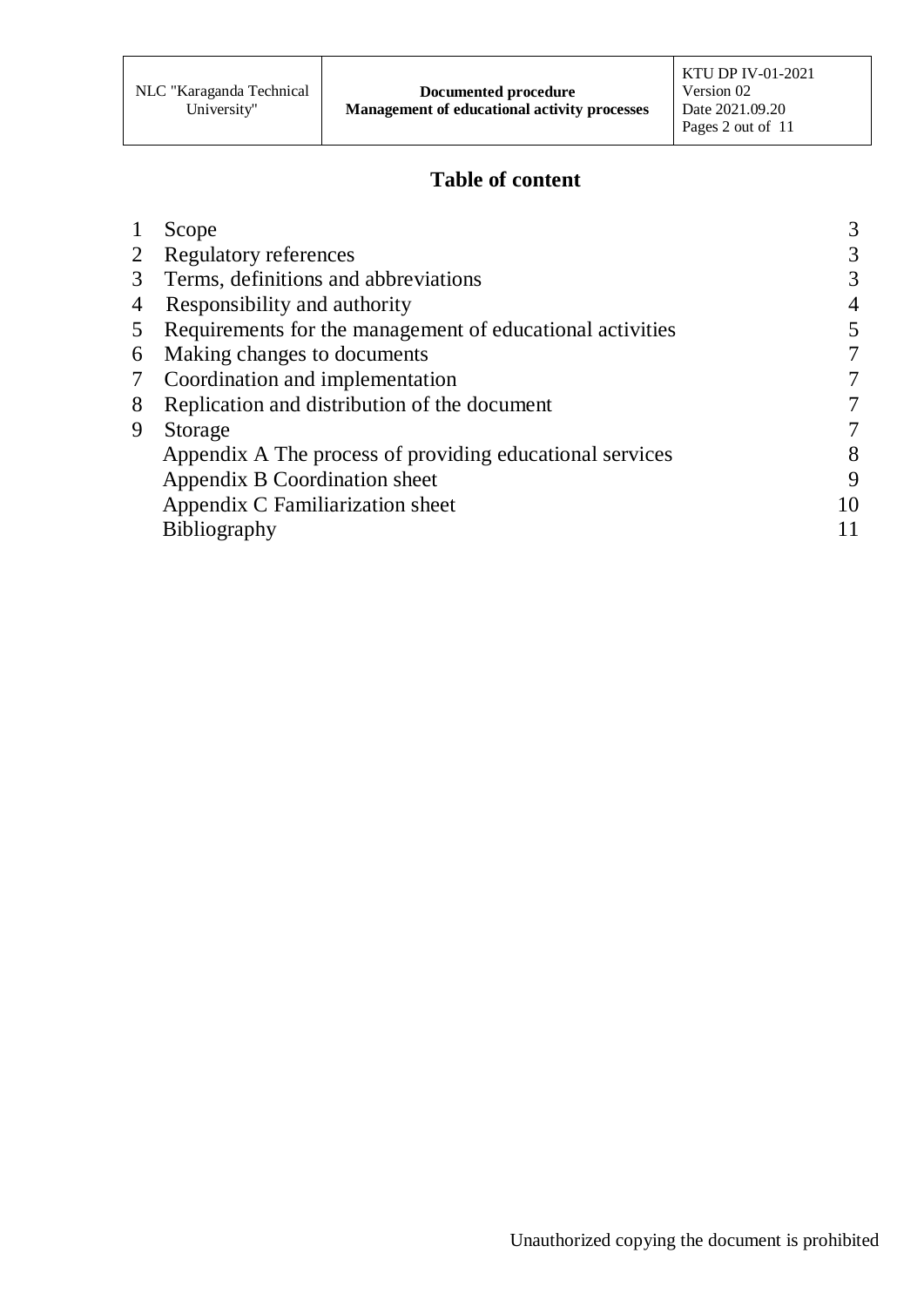Effective date 2021.10.04 (year, month, day)

#### 1 Scope

1.1 This Documented procedure establishes the procedure for managing the processes of educational activities in the NLC "Karaganda Technical University" (KTU), as well as the responsibility of the performers of these works.

1.2 This standard is a regulatory document and is mandatory for execution by the management and heads of departments of the KTU.

1.3 This standard is part of the documents of the quality management system.

#### **2 Regulatory references**

This Documented procedure (DP) uses references to the following regulatory documents:

ST RK ISO 9001-2016 (ISO 9001:2015) "Quality management systems. Requirements".

ST RK ISO 9000:2017 (ISO 9000:2015) Quality management systems. Basic provisions and vocabulary.

The state mandatory standard of education of all levels of education, approved by Order of the Minister of Education and Science of the Republic of Kazakhstan dated October 31, 2018 No. 604.

Standard rules of activity of educational organizations implementing educational programs of higher and (or) postgraduate education, approved by Order of the Minister of Education and Science of the Republic of Kazakhstan dated October 30, 2018 No. 595.

#### 3 Terms, definitions and abbreviations

In this DP, the terms and definitions are used in accordance with the ST RK ISO 9000:2017 (ISO 9000:2015), SMSE of the Republic of Kazakhstan No. 604 dated 31.10.2018.

KTU - NLC "Karaganda Technical University";

DP - documented procedure;

QMR – quality management representative;

DAW - Department of Administrative Work;

DAA – Department of Academic Affairs:

SIW - students independent work;

SIWT - students independent work under the guidance of a teacher;

AC - attestation commission:

CQM&A – center of quality management and accreditation;

Unauthorized copying the document is prohibited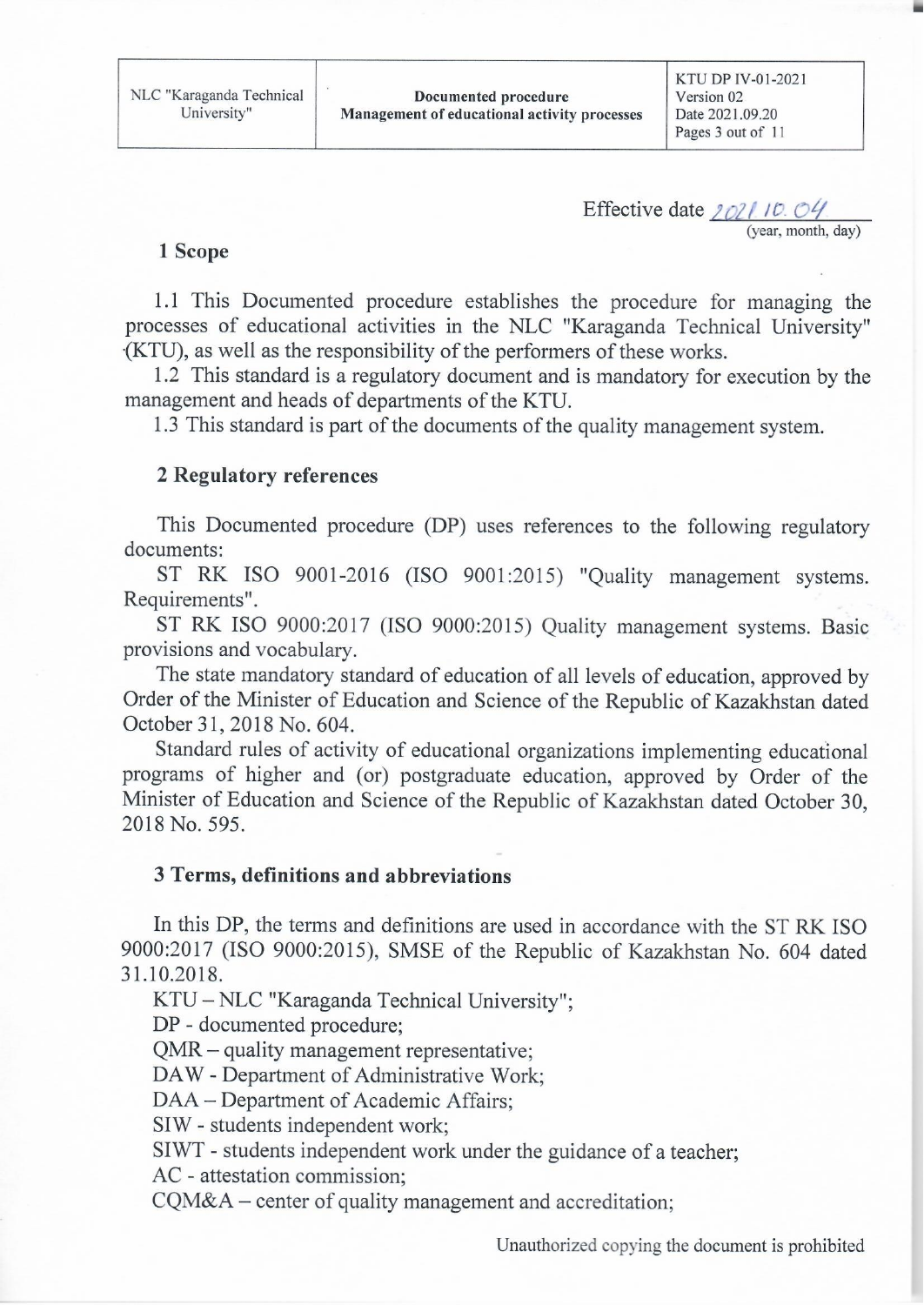WC - working curriculum: TSS - teaching support staff; Faculty - teaching staff; AMP - administrative and management personnel.

### **4 Responsibility and authority**

The present DP is approved by the Academic Council of KTU.

A quality management representative (QMR) is responsible for the implementation and management of this DP.

Responsibility for the development of the requirements of this DP, their compliance with the requirements of the KTU DP II-01 is carried by the developer.

The quality management representative is responsible for planning and monitoring the execution of work on the management of learning activities.

The Director of the Department of Academic Affairs (DAA) conducts: corrective and preventive actions; work to identify the causes of nonconformity; preparation of proposals for a plan of correction and prevention of actions, in accordance with KTU DP II-04.

In order to take measures by the top management of the University to improve the educational process, in accordance with KTU DP II-03, the director of the Department should analyze the data provided by the faculties on the educational process and prepare operational action plans based on these data, proposed to the management.

The staff of the DAA carries out the implementation of the plan of correction and prevention, with the aim of continuous improvement of the educational process. These events are led by the heads of the departments of DAA.

The Director of DAA is responsible for:

- preparation and control of the schedule of the educational process;

- compliance with the deadlines for the current, boundary and final control, final certification of students;

- completeness and timeliness of the schedule of the educational process.

### **5 Requirements for the management of educational activities**

In KTU, in accordance with the Standard Rules of Activity of Educational Organizations implementing educational programs of higher and (or) postgraduate education, approved by Order of the Minister of Education and Science of the Republic of Kazakhstan dated October 30, 2018 No. 595 [1], educational activity processes are managed, including conducting current, boundary and final control, final certification of University students.

The process of providing educational services is presented in Appendix A.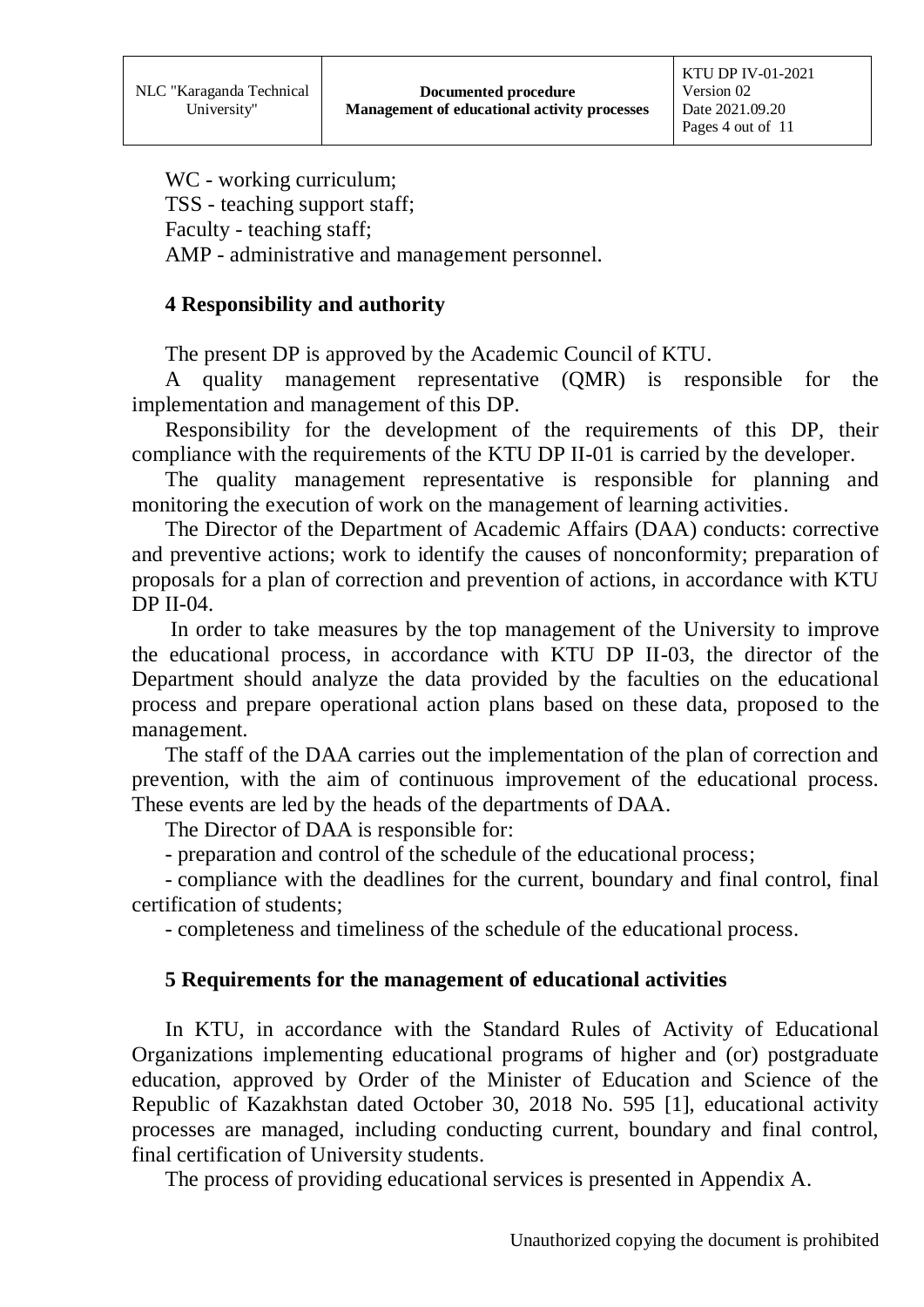5.1 To improve the quality of education, taking into account the needs and capabilities of the individual, education at the University is conducted in the following forms: full-time, correspondence (continuing education) using elements of distance learning technologies.

5.2 The duration of the academic year in all courses, except for graduation, is 30 weeks. The duration of the examination sessions is at least 4 weeks in one academic year. The academic year begins on September 1 and ends according to the working curriculum.

For full-time students, at least twice a year, vacations with a total duration of at least 7 weeks are established.

5.3 The following main types of training sessions are established at the University: lectures, seminars, practical classes, laboratory work, control work, colloquiums, SIW, SIWT, practice, course project (course work), diploma project (thesis).

5.4 The procedure for conducting the current, milestone, final control and final certification of students is established in accordance with the working curriculum and schedule of the educational process (KTU R-IV-01).

5.5 A student who has fulfilled all the requirements of the state mandatory standard of education is admitted to the final certification, according to the results of which the issue of granting him a diploma of higher education "bachelor" is decided. The list of studied disciplines with their duration and grades is given in the transcript (appendix to the diploma).

5.6 To persons who have not completed their education, the University issues an academic certificate of the established sample in accordance with KTU DP II- 04.

5.7 Discipline at the University is maintained on the basis of mutual respect for the human dignity of students and teachers. The use of methods of physical, moral and psychological violence against students is not allowed.

5.8 All types of training sessions are conducted on the basis of a schedule in accordance with the WC of specialties.

5.9 Monitoring of student attendance is carried out by teachers leading the discipline with a mark of attendance in an electronic journal, the dean of the faculty, the staff of the Faculty, members of the Council of Elders, members of the trade union "Zhas-Orda".

5.10 Monitoring of compliance with the working discipline of teachers is carried out by DAW, DAA, Vice-rector for Academic Affairs. According to the results of the audit, certificates, official and explanatory notes are compiled.

5.11 In accordance with the work plan of the departments, mutual visits of classes by teachers are carried out with a mandatory entry in the journal of mutual visits and discussion of the compliance of the quality of classes with curricula and plans at the meetings of the departments.

5.12 The results of inspections of student attendance and the working discipline of teachers are discussed at the meetings of the Rector's office. Based on the results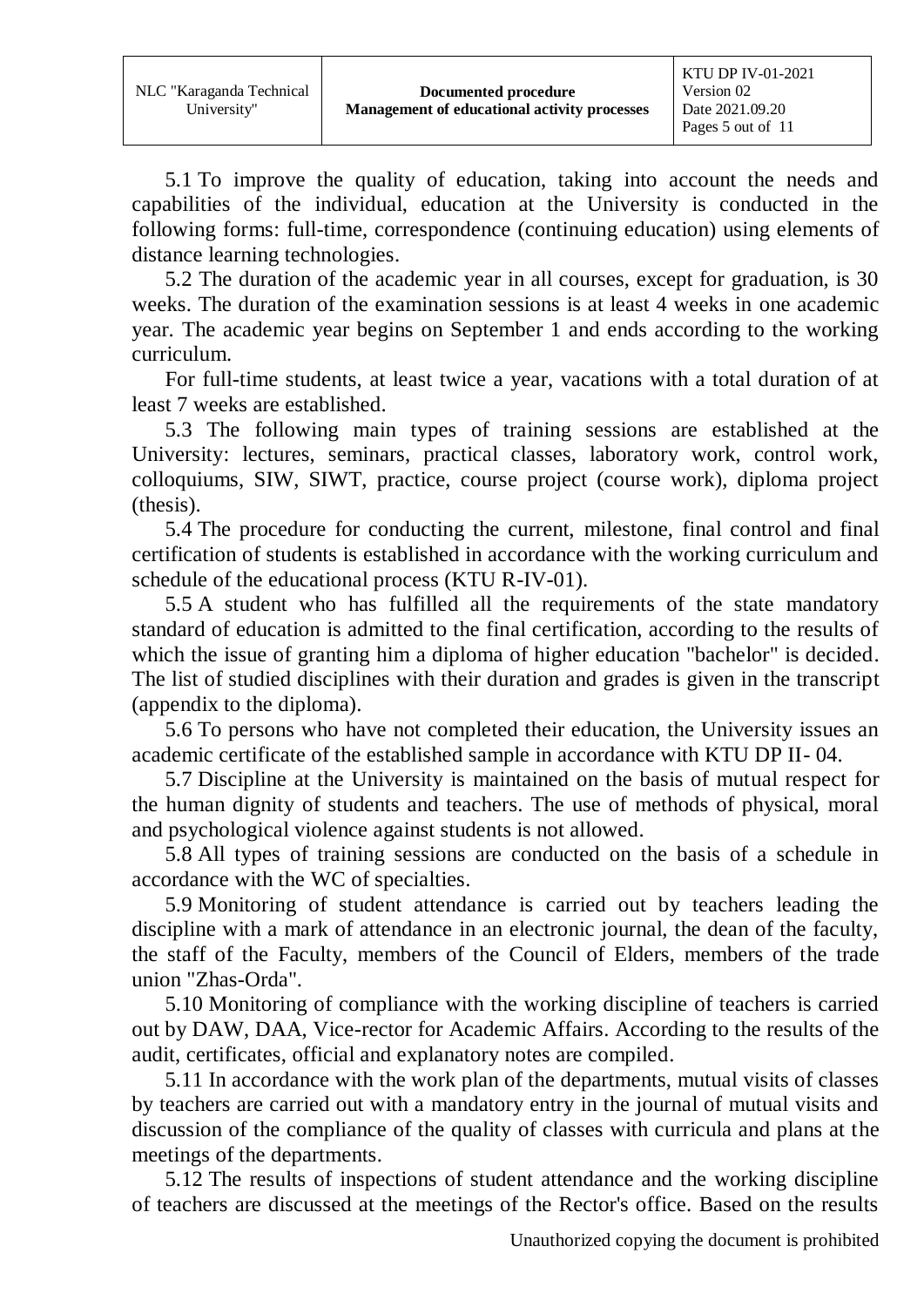of these meetings, decisions are made that are mandatory for deans of faculties, heads of departments and teachers.

5.13 At the beginning of each academic year, the readiness of departments to work with the preparation of a certificate is checked. The results of the inspection are discussed at the meetings of the rector's office, by the deans of faculties in the departments.

5.14 Control over the course of the educational process is carried out in accordance with the orders of the MES of the Republic of Kazakhstan and the orders of the University for conducting examination sessions [1, 2].

5.15 In accordance with the working curriculum of the specialties, two sessions are organized in each academic year – autumn and spring transfer from course to course.

5.16 The exam schedule is compiled by the DAA dispatch service and approved by the Vice-Rector for Academic Affairs. The number of exams in the academic year is determined by the WC of specialties.

5.17 The Registrar's office monitors the course of the examination session by analyzing the results of the exams.

5.18 The results of the sessions are discussed at: meetings of the Rector's Office; meetings of the Academic Council; Committees of faculties; Academic Council of the University with the adoption of appropriate decisions.

5.19 Educational and professional practices of students are conducted in accordance with the working curriculum and practice schedule.

According to the results of the practices, the departments provide reports. The results of the practices are discussed at the Academic Council of the University.

5.20 Examinations (including state ones) are conducted in the following forms: orally, in writing, in the form of testing (including complex testing) in the scope of disciplines of the curricula.

The University independently develops and approves: the working program of the state examination in the specialty; test tasks and their types (open, closed, combined tests); testing technology.

5.21 Graduation students are certified in accordance with the schedule of the educational process. Consultation schedules are developed for all specialties and a Graduate Day is appointed.

The process of diploma design is discussed at: meetings of departments; meetings in deaneries of faculties; meetings of the rector's office.

5.22 According to the results of the meetings of the AC, the issuing departments form reports, which are submitted to the DAA together with the reports of the chairmen of the AC. Reports of the Chairmen of the Academy of Sciences are submitted for approval by the Academic Council of the University.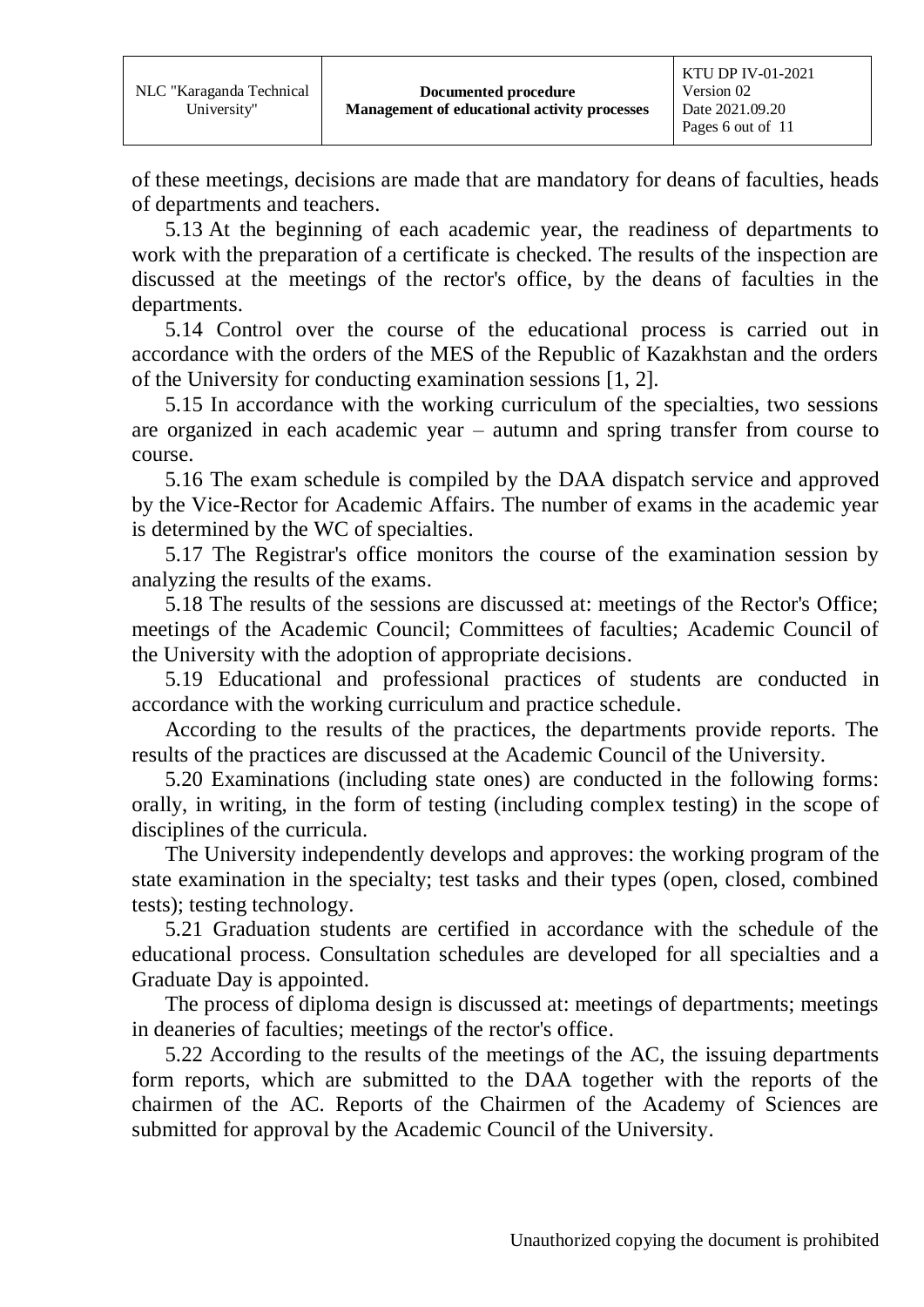### **6 Making changes to documents**

Changes must be made in accordance with KTU DP II-01.

### **7 Coordination and implementation**

The approval of the draft of this DP is carried out with the chief accountant, the head of the legal department, the director of the DAA is issued in the "Coordination sheet" (Appendix B).

#### **8 Replication and distribution of the document**

8.1 The mailing of the draft of this DP for review is carried out by the developer.

8.2 The registered working copies are sent to the following addresses: QMR, vice-rectors, deans of faculties, heads of departments. The issuance of registered working copies must be registered in accordance with KTU DP II-01.

#### **9 Storage**

9.1 The developer is responsible for the transfer of the original for storage in the CQM&A.

9.2 Responsibility for the storage of the original, replication and distribution of registered working copies to subscribers is assigned to the CQM&A.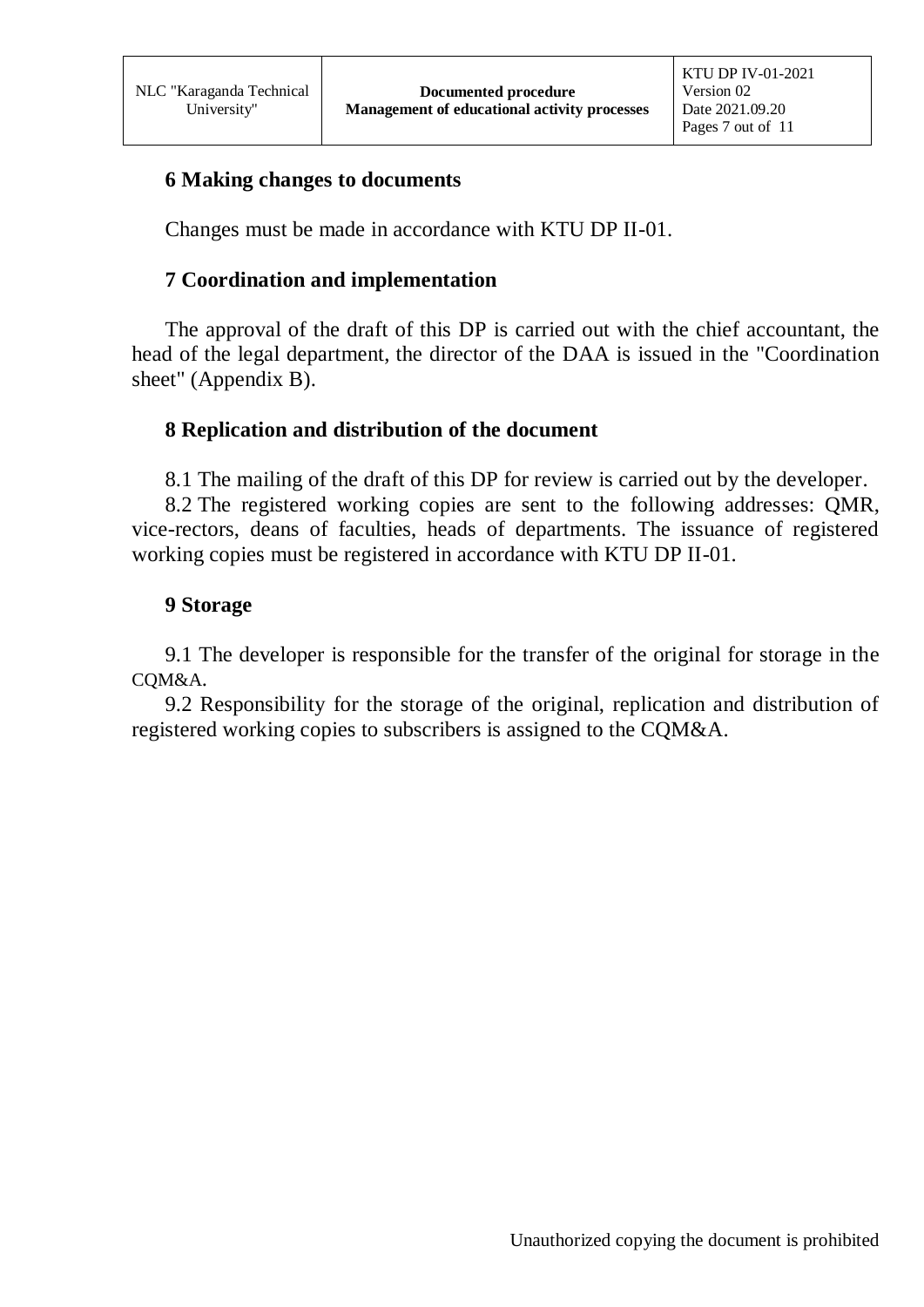## Appendix А (informative)

## Identification of inputs and outputs of the educational process

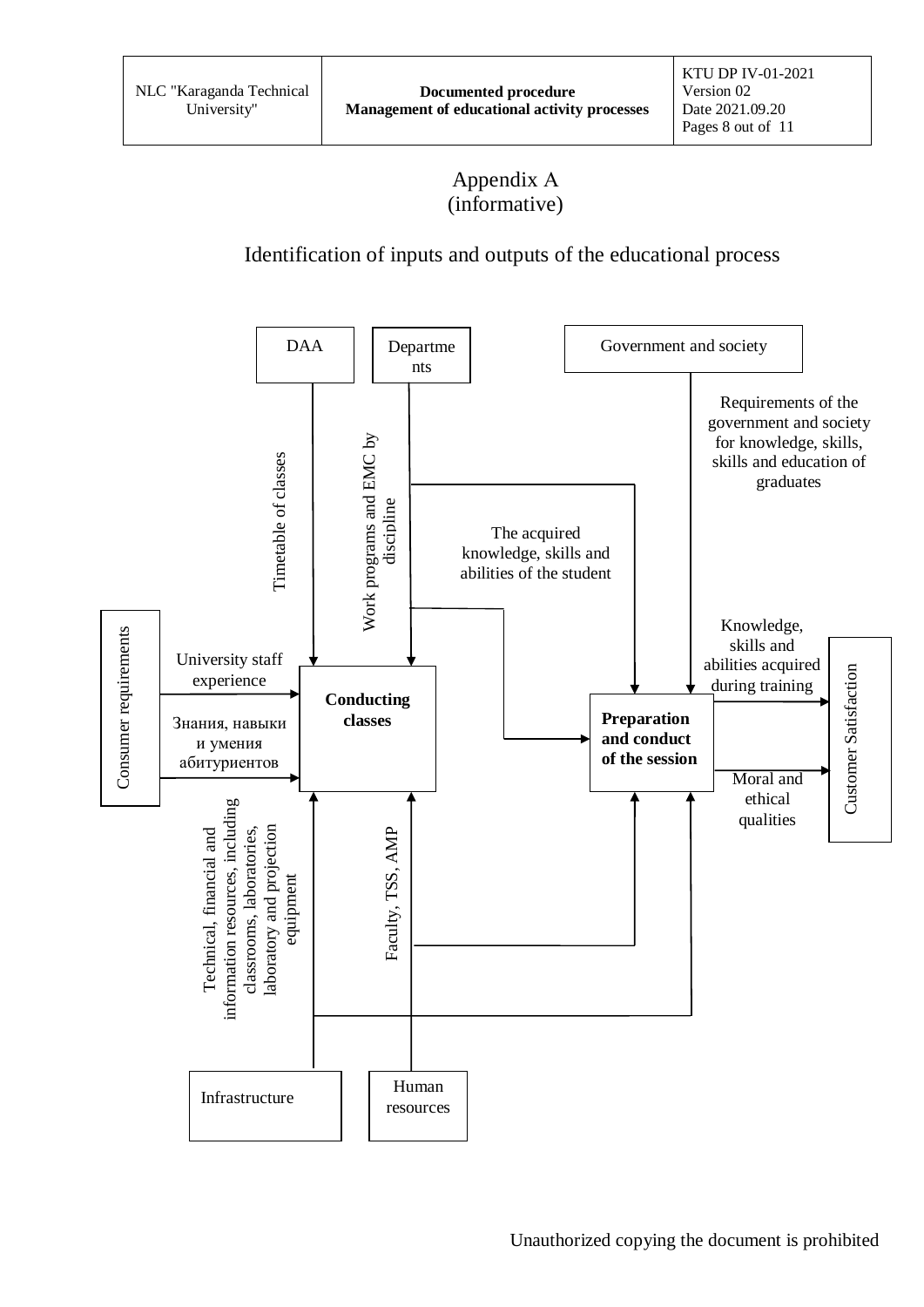KTU DP IV-01-2021 Version 02 Date 2021.09.20 Pages 9 out of 11

## Appendix B (mandatory)

### Coordination sheet

Signature Position Name Date Director of the DAA Udartseva S.M. 01.10.2021 Abiltussupova A.Kh. 27.09 2011. Ch. accountant Head of the LD Ayazbayeva G.S. 24.09.2021

F.04-2020

÷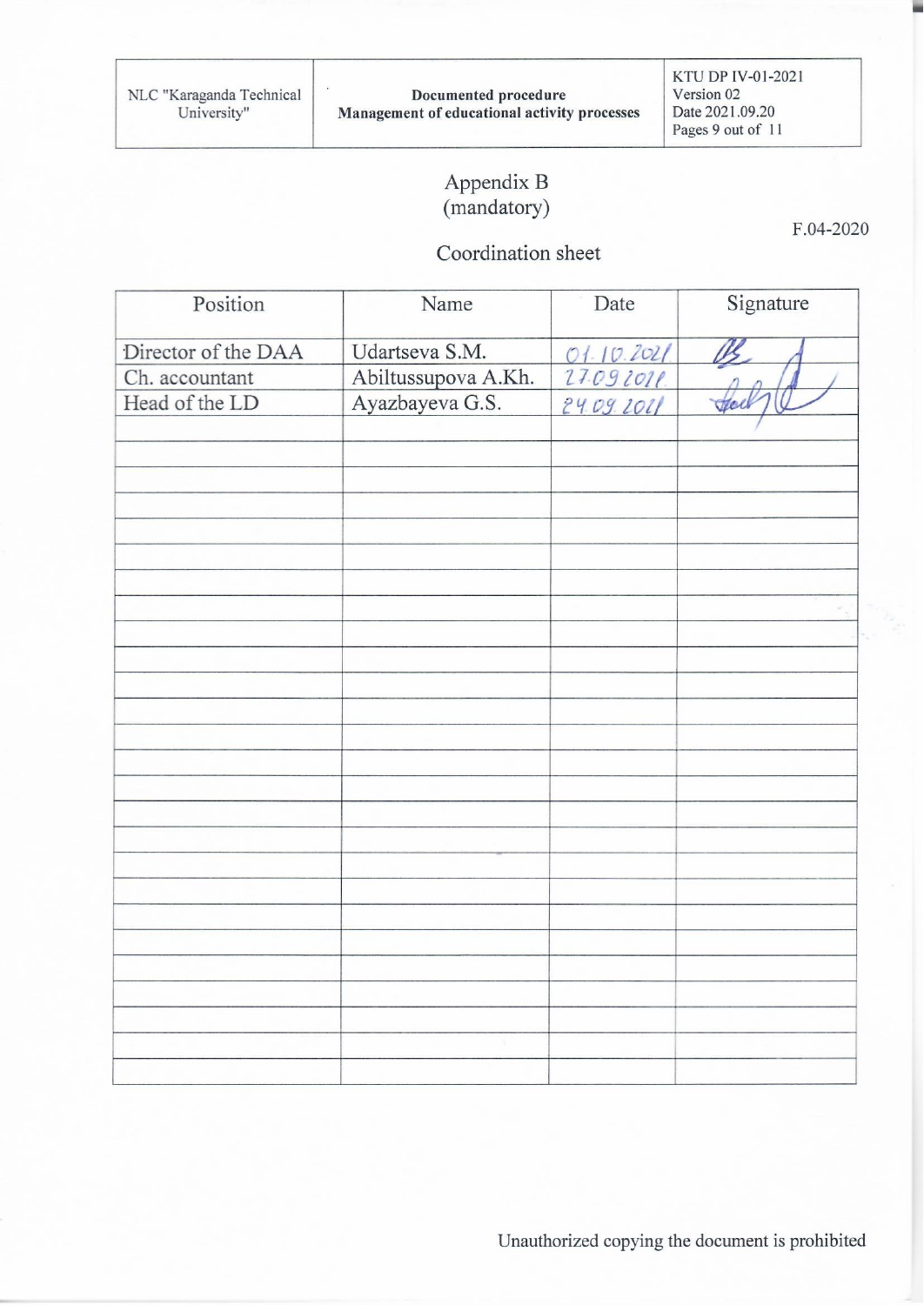## Appendix C (mandatory)

F.05-2020

# Familiarization sheet

| Position | Name | Date | Signature |
|----------|------|------|-----------|
|          |      |      |           |
|          |      |      |           |
|          |      |      |           |
|          |      |      |           |
|          |      |      |           |
|          |      |      |           |
|          |      |      |           |
|          |      |      |           |
|          |      |      |           |
|          |      |      |           |
|          |      |      |           |
|          |      |      |           |
|          |      |      |           |
|          |      |      |           |
|          |      |      |           |
|          |      |      |           |
|          |      |      |           |
|          |      |      |           |
|          |      |      |           |
|          |      |      |           |
|          |      |      |           |
|          |      |      |           |
|          |      |      |           |
|          |      |      |           |
|          |      |      |           |
|          |      |      |           |
|          |      |      |           |
|          |      |      |           |
|          |      |      |           |
|          |      |      |           |
|          |      |      |           |
|          |      |      |           |